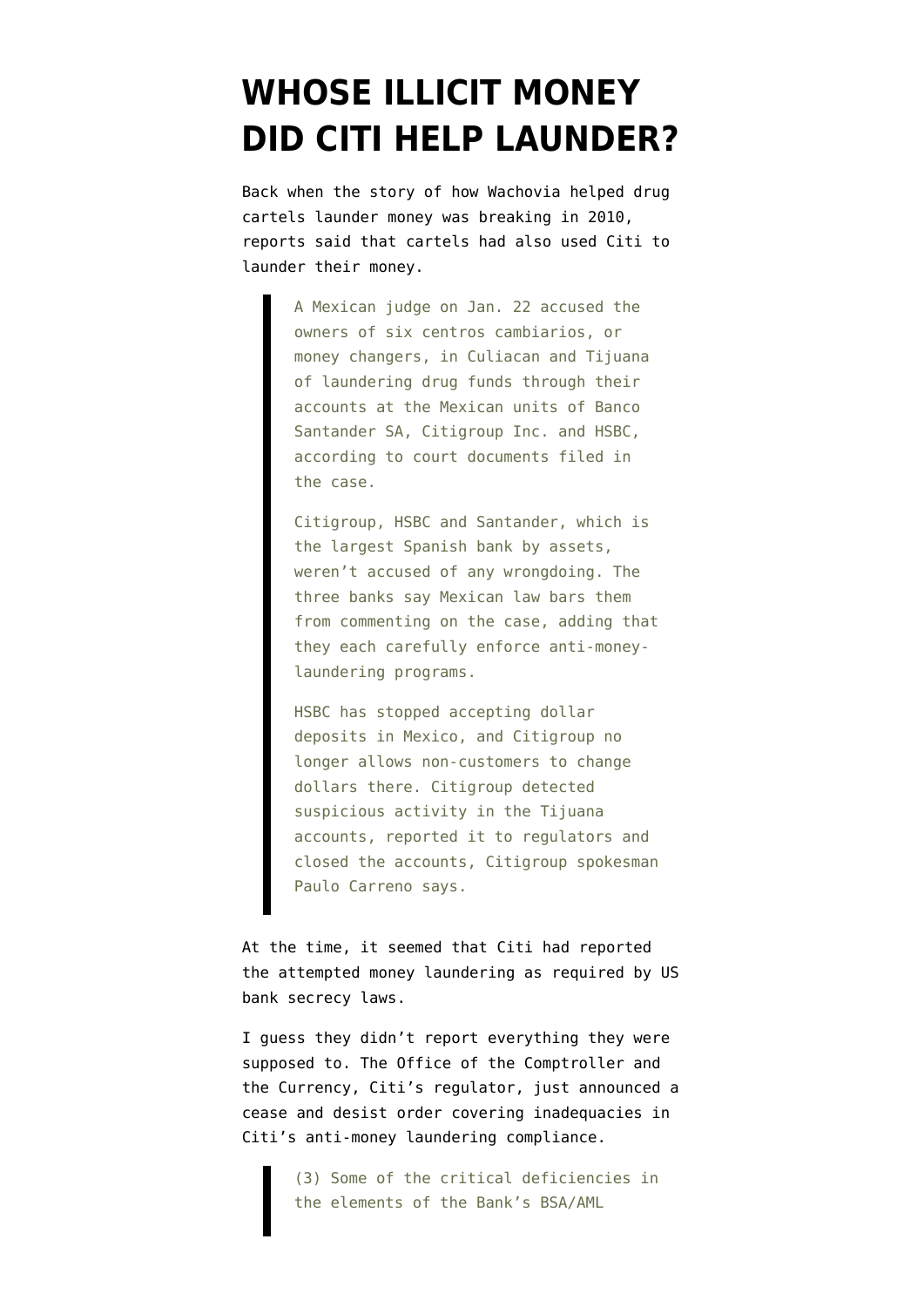compliance program include the following:

(a) The Bank has internal control weaknesses including the incomplete identification of high risk customers in multiple areas of the bank, inability to assess and monitor client relationships on a bank-wide basis, inadequate scope of periodic reviews of customers, weaknesses in the scope and documentation of the validation and optimization process applied to the automated transaction monitoring system, and inadequate customer due diligence; (b) The Bank failed to adequately conduct customer due diligence and enhanced due diligence on its foreign correspondent customers, its retail banking customers, and its international personal banking customers and did not properly obtain and analyze information to ascertain the risk and expected activity of particular customers; (c) The Bank self-reported to the OCC that from 2006 through 2010, the Bank failed to adequately monitor its remote deposit capture/international cash letter instrument processing in connection with foreign correspondent banking;

(d) As a result of that inadequate monitoring, the Bank failed to file timely SARs involving remote deposit capture/international cash letter activity in its foreign correspondent banking business; and (e) The Bank's independent BSA/AML audit function failed to identify systemic deficiencies found by the OCC during the examination process. [my emphasis]

Note that among other things, Citi took this opportunity to 'fess up to not adequately monitoring the use of cash letters [\(see this](http://www.bankersonline.com/security/sar/suspiciousmonetary.html) [article](http://www.bankersonline.com/security/sar/suspiciousmonetary.html) for a description of how cash letters are used in money laundering) in the 2006-2010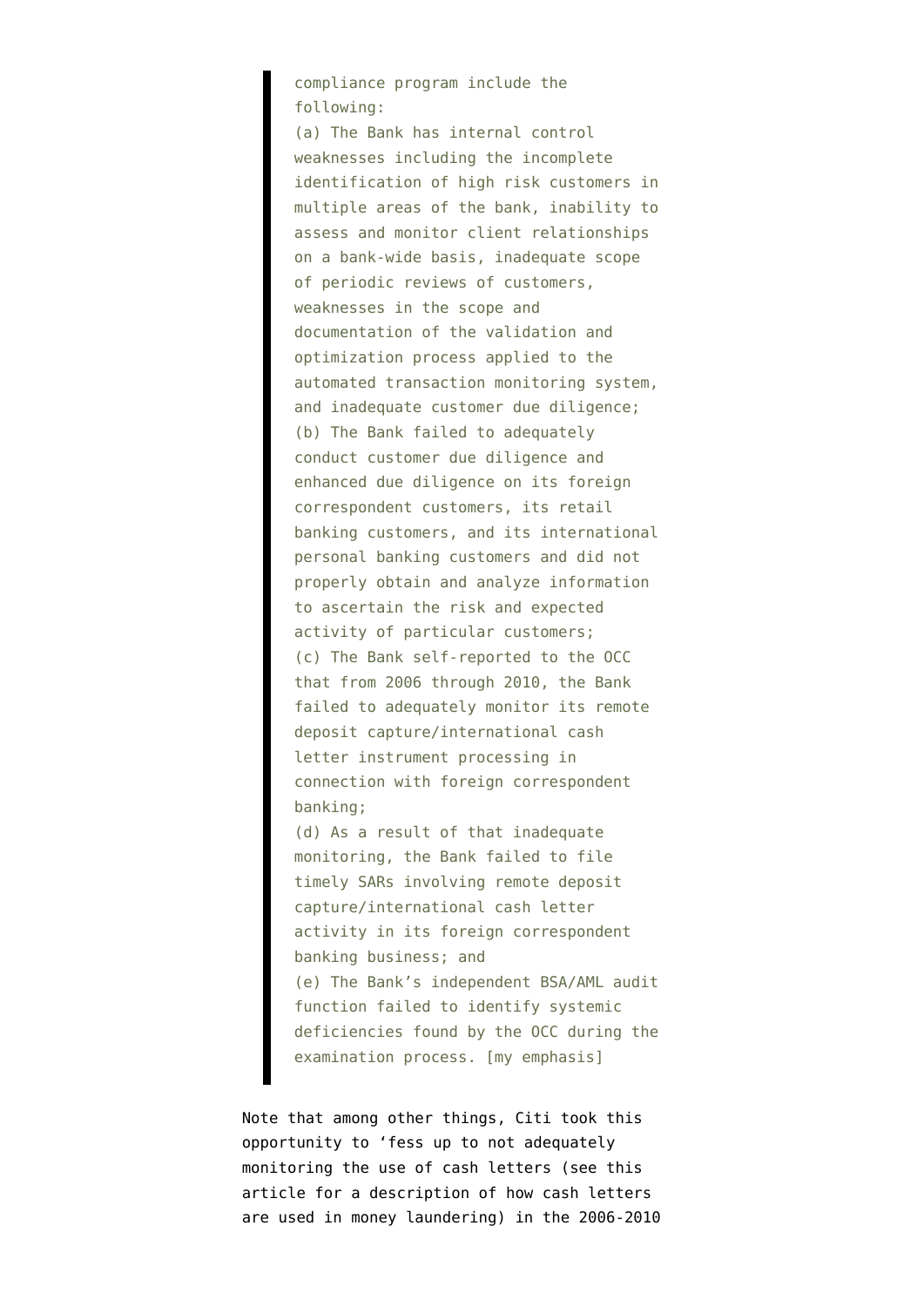period. You know? The period when Citi was reeling because it had invested too deeply in shitpile?

Now maybe in the near future, Treasury will release a similar notice telling us whether all this negligence on Citi's part only could have–or actually did–help some nefarious types launder money. But for now, OCC's not telling. Nor is OCC fining Citi (which they would normally do if Citi violates this consent order–banks, you see, get do-overs when they fuck up).

But while you're contemplating what kind of money laundering Citi might have enabled, remember [what our own government does](http://www.emptywheel.net/2011/12/14/what-if-we-scrubbed-wachovia-like-we-did-the-lebanese-canadian-bank/) to other countries' banks that enable money laundering.

> I'll have several things to say about [Jo](https://www.nytimes.com/2011/12/14/world/middleeast/beirut-bank-seen-as-a-hub-of-hezbollahs-financing.html?_r=2&seid=auto&smid=tw-nytimes&pagewanted=all) [Becker's story](https://www.nytimes.com/2011/12/14/world/middleeast/beirut-bank-seen-as-a-hub-of-hezbollahs-financing.html?_r=2&seid=auto&smid=tw-nytimes&pagewanted=all) on the big Hezbollah money laundering ring. For the moment, I'm most interested in how Treasury Department authorities uncovered the ring: by first declaring Lebanese Canadian Bank a money launderer, providing reason to break it up. When an affiliate of Société Générale agreed to buy the bank, they also agreed to scrub its money laundering accounts. To do so, it specifically had someone beyond the Big Four accounting firm that had "overlooked" the accounts in the past scrub the books, including bringing in John Ashcroft.

> > As part of its own agreement with Treasury officials, Lebanon's Central Bank set up a process to scrub the books. But compliance officers at S.G.B.L.'s French partner, Société Générale, were skeptical of the Central Bank's choice of investigators. One of them, the local affiliate of the international auditing firm Deloitte, had presumably missed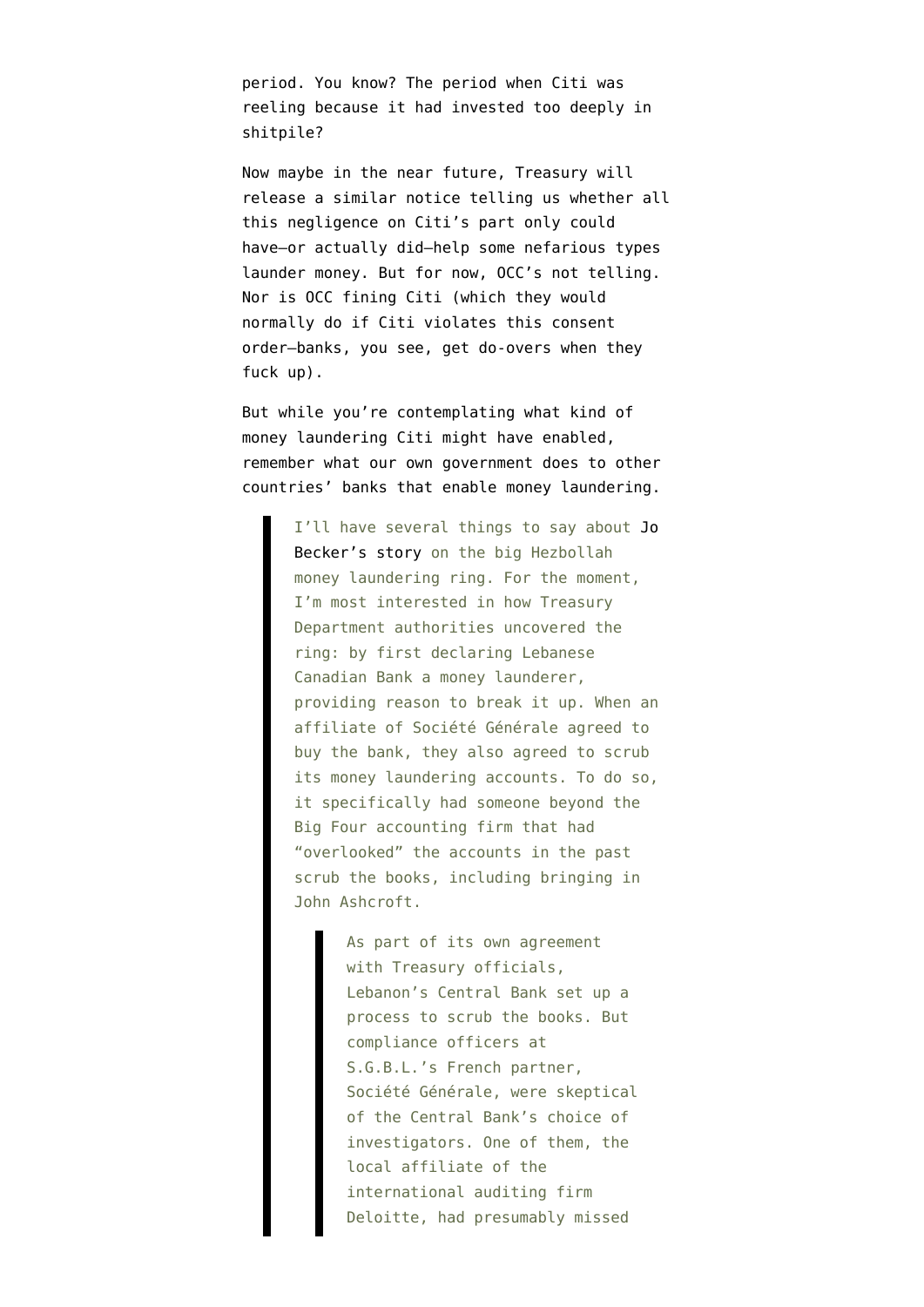the drug-related accounts the first time around, when it served as the Lebanese Canadian Bank's outside auditor.

And, according to people knowledgeable about Lebanese banking, the central bank's onthe-ground representative had been recommended to that post by Hezbollah.

As an extra step, to reassure wary international banks, the chairman of S.G.B.L., Antoun Sehnaoui, commissioned a parallel audit, with the help of Société Générale's chief moneylaundering compliance officer. And to make sure that his bank did not run afoul of Treasury officials by inadvertently taking on dirty assets, he also hired a consultant intimately familiar with the Patriot Act provision used to take the bank down: John Ashcroft, the former attorney general whose Justice Department wrote the law.

And then it investigated (presumably using pattern analysis) each and every account at the bank.

> Initially, the auditors looked only at records for the past year. As they began combing through thousands of accounts, they looked for customers with known links to Hezbollah. They also looked for telltale patterns: repeated deposits of vast amounts of cash, huge wire transfers broken into smaller transactions and transfers between companies in such wildly incongruous lines of business